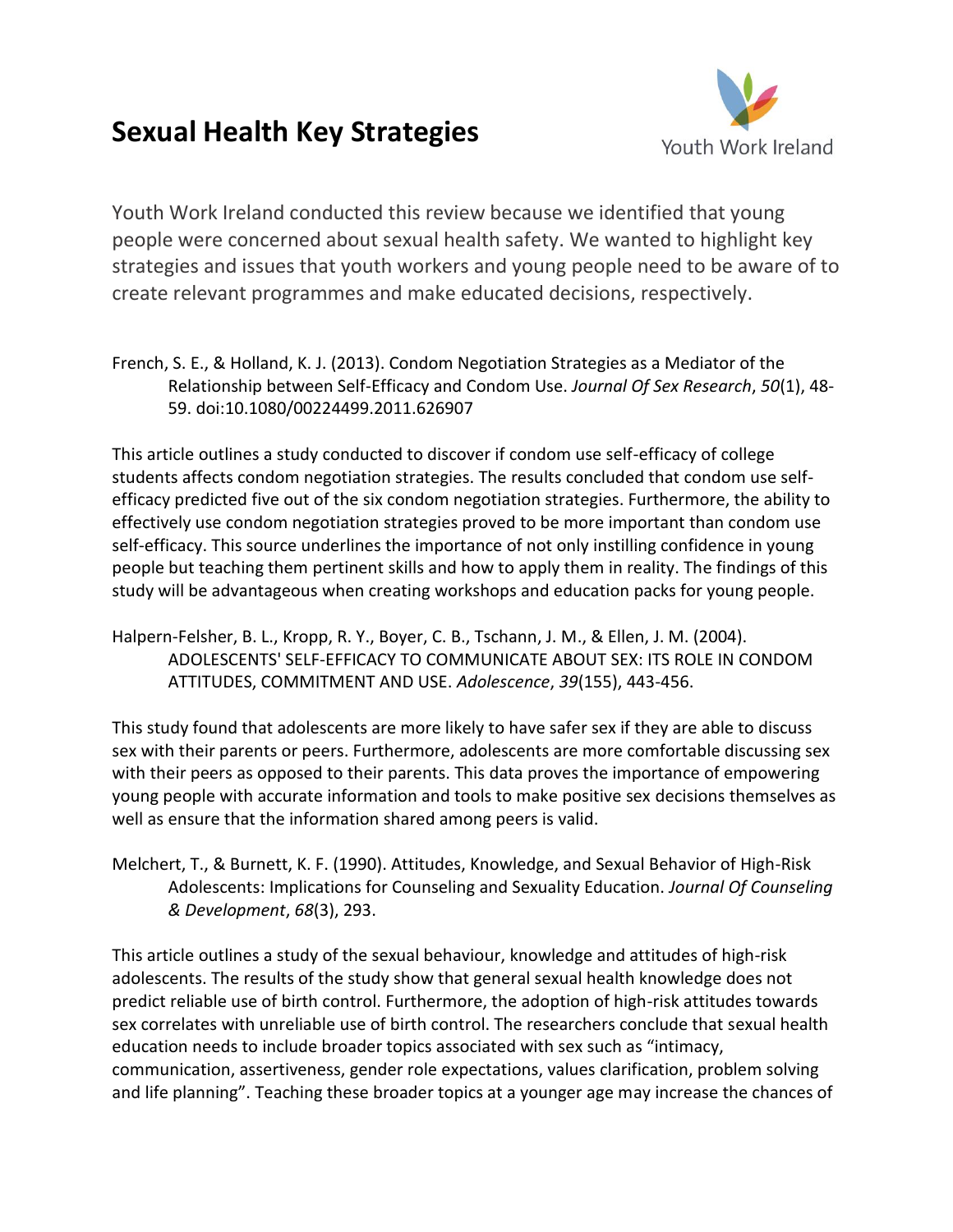reliable use of birth control and help adolescents make more informed decisions. This study validates the need for comprehensive sexual education and helps Youth Work Ireland conceptualize its role in creating improved teaching methods.

Moya, C. (2002). Life Skills Approaches to Improving Youth's Sexual and Reproductive Health. *Advocates for Youth.* Retrieved from http://www.advocatesforyouth.org/storage/advfy/documents/lifeskills.pdf

This document provides a summary of a review done by UNICEF regarding the life skills approach in educating youth about health-related issues as well as a few examples of the life skills approach in practice around the world. It further explains how the life skills approach is advantageous in improving young adult's sexual and reproductive health through shaping their attitudes and developing their interpersonal skills. This source also identifies lessons learned from life skill education programs that can be useful in creating Youth Work Ireland's positive sexual relationships campaign.

Schalet, A. (2009). Subjectivity, Intimacy, and the Empowerment Paradigm of Adolescent Sexuality: The Unexplored Room. *Feminist Studies*, *35*(1), 133-160.

In this article, Schalet explains the empowerment paradigm, an alternative to abstinence only education that emphasizes the experience of sexuality, instilling adolescents with agency. The empowerment paradigm provides young people with an awareness of their own sexual desires and boundaries outside of social and cultural forces so that they can make informed sexual decisions of their own. Youth Work Ireland's theme for its sexual health campaign is empowerment. This source helps define exactly how Youth Work Ireland aims to encourage young people to take ownership of their sexual health journey.

Young, H., Burke, L., & Nic Gabhainn, S. (2018). Sexual intercourse, age of initiation and contraception among adolescents in Ireland: findings from the Health Behaviour in School-aged Children (HBSC) Ireland study. BMC Public Health, 18(1). Retrieved from http://link.galegroup.com.libproxy.utdallas.edu/apps/doc/A531297475/HRCA?u=txshra cd2602&sid=HRCA&xid=5df3595b

This article analyzes data from The Health Behaviour in School-aged Children (HBSC) to extrapolate sexual behaviours of kids aged 15-18. The results show that Irish children are being initiated into sex younger than the legal consent age of 17. The results also reveal certain knowledge, attitudes and behavior that lead to this early initiation of sex as well as young people not using reliable forms of contraception. This source is of high importance to Youth Work Ireland due as it addresses the sexual behaviours of young people.

## **Actionable learning**

Youth workers should:

• Design programmes that reach beyond basic knowledge and teach practical skills